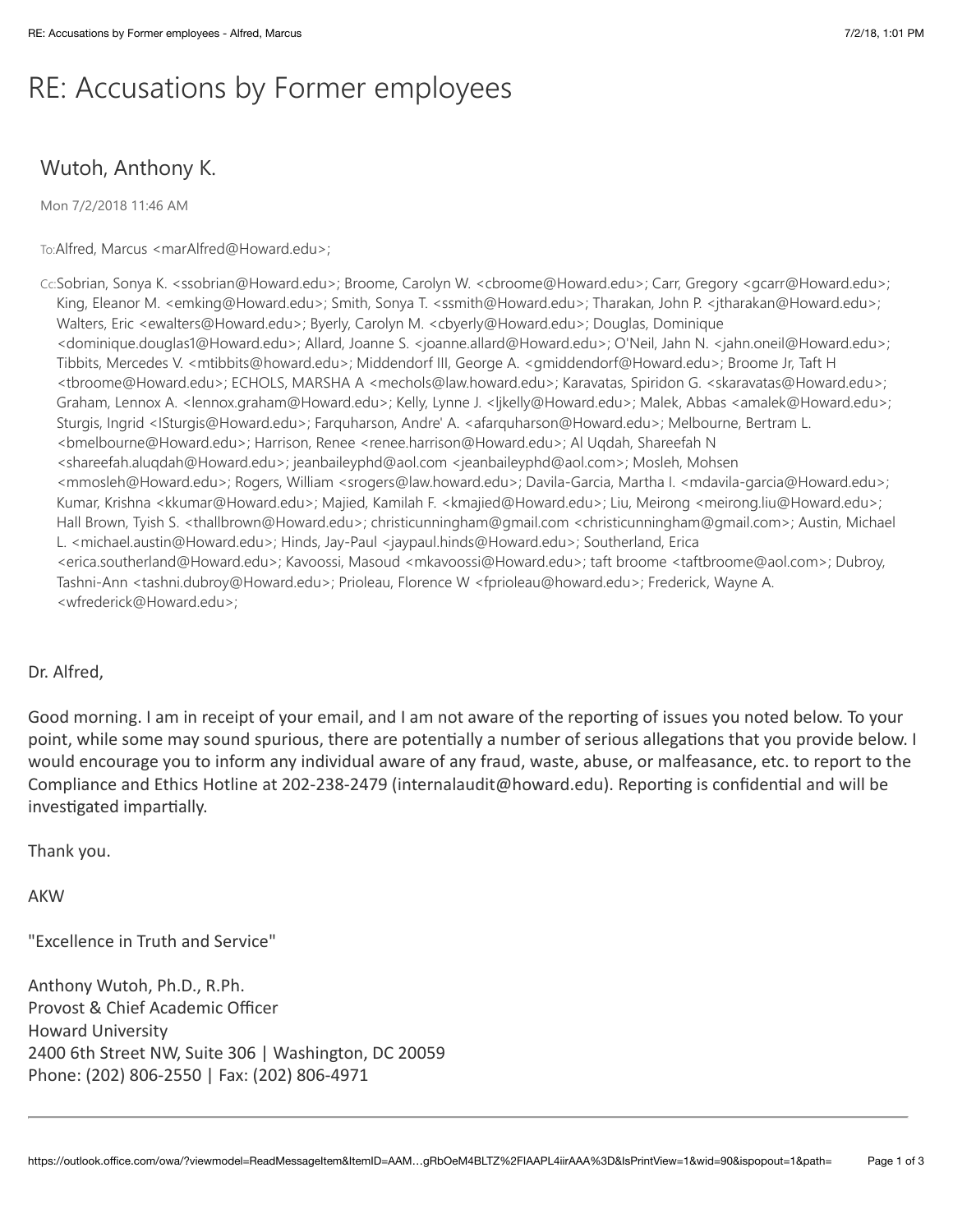#### From: Alfred, Marcus

### Sent: Sunday, July 1, 2018 11:38:02 AM

To: Frederick, Wayne; Wutoh, Anthony K.; Dubroy, Tashni-Ann; Prioleau, Florence W

Cc: Sobrian, Sonya K.; Broome, Carolyn W.; Carr, Gregory; King, Eleanor M.; Smith, Sonya T.; Tharakan, John P.; Walters, Eric; Byerly, Carolyn M.; Douglas, Dominique; Allard, Joanne S.; O'Neil, Jahn N.; Tibbits, Mercedes V.; Middendorf III, George A.; Broome Jr, Taft H; ECHOLS, MARSHA A; Karavatas, Spiridon G.; Graham, Lennox A.; Kelly, Lynne J.; Malek, Abbas; Sturgis, Ingrid; Farquharson, Andre' A.; Melbourne, Bertram L.; Harrison, Renee; Al Uqdah, Shareefah N; jeanbaileyphd@aol.com; Mosleh, Mohsen; Rogers, William; Davila-Garcia, Martha I.; Kumar, Krishna; Majied, Kamilah F.; Liu, Meirong; Hall Brown, Tyish S.; christicunningham@gmail.com; Austin, Michael L.; Hinds, Jay-Paul; Rogers, William; erica.southerland@howard.edu; Kavoossi, Masoud; taft broome **Subject: Accusations by Former employees** 

Good morning colleagues:

I recently spoke with some former Howard employees / Thompson facilities employees. I've summarized some of what was said at the meeting. The following claims were made:

1. In the summer of 2017, routine inspections by Thompson workers (former HU workers) of steam plant pipes resulted in recommendations that were disregarded by Thompson supervisors. Ignoring these recommendations resulted in the "weather related" event. These recommendations would have minimized the damage from the burst pipes.

2. Thompson has hired some workers and managers completely unfamiliar with Howard's physical plant and unqualified for their positions. This has led to some dangerous and expensive outcomes. (including the "weather related" event)

3. Thompson has ordered supplies for work to be done at Howard. They have invoiced Howard for these supplies. But these supplies/equipment routinely never reached Howard.

4. Thompson has told workers on HU campus to slow their work because Howard was behind in payments to Thompson.

5. Thompson often uses contractors instead of former HU workers that are currently emploved by Thompson. This is done in spite of using HU workers being less expensive. Thompson apparently gets a 5% mark up by using these contractors.

6. Thompson has hidden problems from the administration. For example, they apparently changed locks on some doors so that the COO could not see conditions when she went to inspect some buildings.

7. Thompson is firing former HU workers that are trying to have Thompson do the right thing. Whistleblowers, etc.

8. Thompson is not paying former HU workers for their work. Their checks are routinely wrong. (around \$100 for two weeks work?)

9. There have been several sexual harassment cases as a result of Thompson's policies and personnel.

10. Odd occurrence. Black former HU Thompson employees must be escorted into dorms. White contractors don't have an escort.

11. Opinions of these former workers: Things are only going to get worse with physical infrastructure. Also, it is more expensive to use contractors than having things done in house.

I am not making these claims and I've no proof of them (but they did show some convincing documents to me). As a member of the council, I'm asking if these accusations/claims have been made in some form to the administration or board? If so, is/has/was there an investigation? If there has been an investigation, what were the results?

Thank you,

Marcus Alfred **Associate Professor Howard University** Dept. of Physics & Astronomy